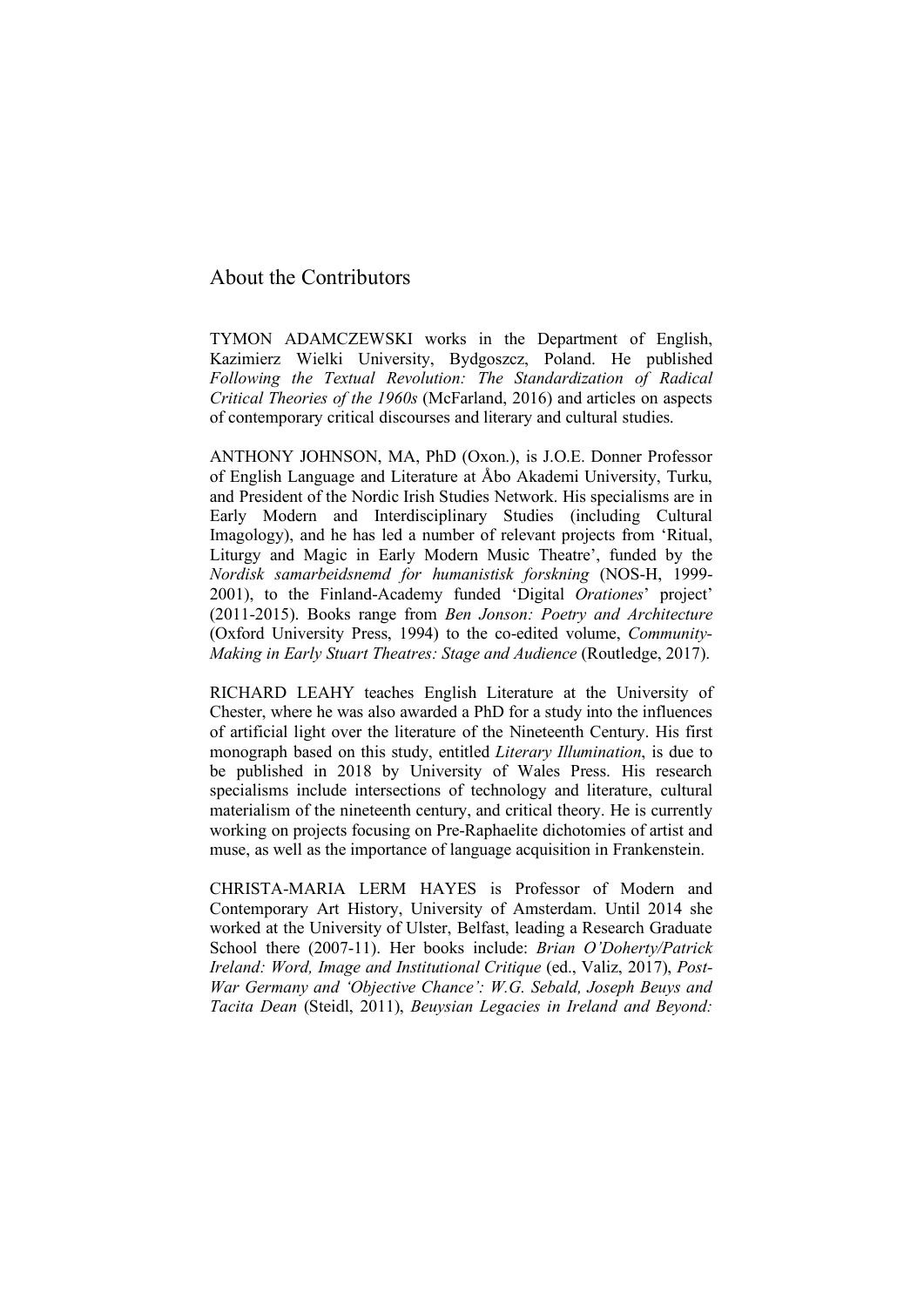## 238 *About the Contributors*

*Art, Culture and Politics* (ed. with Victoria Walters, LIT, 2011), *Joyce in Art* (Lilliput, 2004), and *James Joyce als Inspirationsquelle für Joseph Beuys* (Olms, 2001). She has curated exhibitions at: RHA, Goethe Institut, Dublin; Tolstoy Estate, Russia; MoA, Seoul; GTG, Belfast; LCGA, Limerick; CCI, Paris; M HKA, Antwerp; www.strijdinfinity.com.

JAKUB LIPSKI is Assistant Professor in the Department of English, Kazimierz Wielki University, Bydgoszcz. He is the author of *In Quest of the Self: Masquerade and Travel in the Eighteenth-Century Novel* (Brill/Rodopi, 2014) and *Painting the Novel: Pictorial Discourse in Eighteenth-Century English Fiction* (Routledge, 2018). His research interests include eighteenth-century English fiction and culture, as well as the correspondences between word and image. He is currently working on a new edition of *Robinson Crusoe* for the Polish National Library series.

SVENN-ARVE MYKLEBOST (Volda University College, Norway) primarily does research in the fields of Shakespeare, images and socalled Western Esotericism in the early modern period. He is currently working on a book on Shakespeare, graphic novels, comics and manga adaptation. He is the leader of the Bergen-Volda Shakespeare Network (https://bvshakespearenet.wordpress.com/) and edits the open-access journal Early Modern Culture Online (https://boap.uib.no/index.php/ emco/index). In his daily life he teaches English literature and culture in rural western Norway.

M-C. NEWBOULD is a Fellow of Wolfson College, Cambridge. She teaches students reading English at the University of Cambridge, specialising in literature and visual culture of the long eighteenth century. She also lectures on Shakespeare, prose fiction, and Romanticism. Mary's principal research interest lies in Laurence Sterne, and the numerous adaptations his work inspired in text, image, and performance. Her book, *Adaptations of Laurence Sterne's Fiction: Sterneana, 1760-1840* was published in 2013. She continues to write on Sterne, and on eighteenth-century literature and visual culture more generally, and she is an Editor of Sterne journal *The Shandean*.